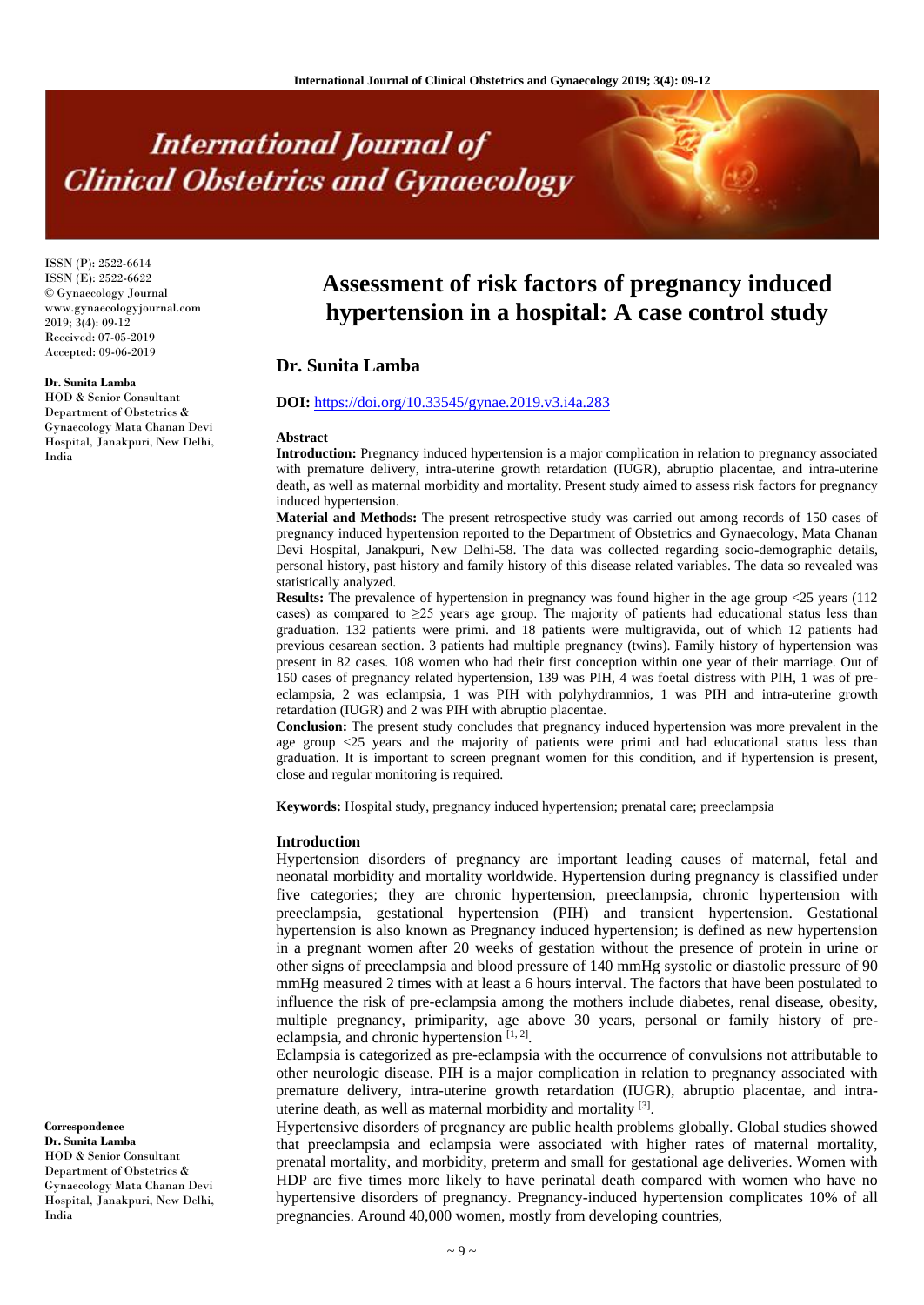die each year due to preeclampsia or eclampsia. Preeclampsia alone is estimated to account for about 40% to 60% of maternal deaths in developing countries.

Nobis PN *et al.* [4] analyzed data from 1980 to 2015 and reported that incidence of eclampsia in India is about 1.5 ranging from 0.179 to 5 % and found that there is no reduction in incidence of eclampsia and perinatal mortality rate over the last few decades. However, maternal mortality has shown a slight receding trend. Very few studies have been conducted in India to assess the determinants of pre-eclampsia. Hence present study was planned to assess major risk factors for pregnancy induced hypertension.

# **Material and Methods**

The present retrospective case control study was carried out among records of 150 cases of pregnancy induced hypertension reported to the Department of Obstetrics and Gynaecology, Mata Chanan Devi hospital,

Janakpuri, New Delhi. After taking permission of institutional

ethics committee the project was started. Before collecting data, informed written consent was obtained from all the study participants. Risk factors assessed were in accordance with Duckitt K et al. <sup>[5]</sup> who studied published literature to identify risk factors detectable at an antenatal booking visit and according to study conducted by K R, Gandhi S *et al*. [1]

Pregnancy induced hypertension was defined as new hypertension with blood pressure of 140 mmHg systolic or diastolic pressure of 90 mmHg or greater arising after 20wk of gestation in a woman who was normotensive before 20wk of gestation. Pre-eclampsia was defined as a pregnancy induced hypertension associated with proteinuria. The data was collected regarding socio-demographic details, personal history, past history and family history of this disease related variables.

The data so revealed was arranged and analyzed. Descriptive analysis was performed, of which data are presented in the table.

# **Results**

|  | <b>Table 1:</b> Retrospective analysis of risk factors among Pregnancy induced hypertenstive patients |  |
|--|-------------------------------------------------------------------------------------------------------|--|
|  |                                                                                                       |  |

|                                          | No. of cases of pregnancy induced<br>hypertensive cases (n=150) |                |
|------------------------------------------|-----------------------------------------------------------------|----------------|
|                                          | $<$ 25 years                                                    | 112            |
| Age                                      | $\geq$ 25 years                                                 | 38             |
| <b>Educational</b> status                | < graduation                                                    | 126            |
|                                          | $\geq$ graduation                                               | 24             |
| Parity                                   | Primi                                                           | 132            |
|                                          | Multigravida                                                    | 18             |
| Previous cesarean section                | Yes                                                             | 12             |
|                                          | No                                                              | 138            |
|                                          | Yes                                                             | 3              |
| Multiple pregnancy                       | No.                                                             | 147            |
| Time period between present and previous | $<$ 1 year                                                      |                |
| pregnancy                                | $>1$ year                                                       | 149            |
| Family history of hypertension           | Yes                                                             | 82             |
|                                          | No                                                              | 68             |
| Time period b/w marriage & first         | $<$ 1 year                                                      | 108            |
| conception                               | $>1$ year                                                       | 42             |
|                                          | PIH                                                             | 139            |
|                                          | Foetal distress with PIH                                        | 4              |
|                                          | Pre-eclampsia                                                   |                |
| Diagnosis                                | Eclampsia                                                       | $\overline{2}$ |
|                                          | PIH with Polyhydramnios                                         |                |
|                                          | PIH and intra-uterine growth retardation (IUGR),                |                |
|                                          | PIH and abruptio placentae                                      | $\overline{2}$ |
| Emergency cesarean section               | 90                                                              |                |

The prevalence of hypertension in pregnancy was found higher in the age group <25 years (112 cases) as compared to  $\geq$ 25 years age group (table 1). The majority of patients had educational status less than graduation. 132 patients were primi. And 18 patients were multigravida, out of which 12 patients had previous cesarean section. 3 patients had multiple pregnancy (twins).

Family history of hypertension was present in 82 cases. 108 women who had their first conception within one year of their marriage. Out of 150 cases of pregnancy related hypertension, 139 was PIH, 4 was foetal distress with PIH, 1 was of preeclampsia, 2 was eclampsia, 1 was PIH with polyhydramnios, 1 was PIH and intra-uterine growth retardation (IUGR) and 2 was PIH with abruptio placentae. Emergency cesarean section was performed in 90 cases.

# **Discussion**

Pregnancy-induced hypertension is a frequent cause of maternal

perinatal complications. Hypertension complicates approximately 6-8% of all pregnancies. Differences exists in the incidence of hypertensive disorders of pregnancy in the populations of Southeast Asia and the fact that these are not caused by underlying differences in the baseline blood pressures in these populations.<sup>1</sup> Preeclampsia could be defined as a progressive hypertension (>140/90 mmHg) occurring after the 20th week of gestation, most frequently in the last 6 weeks. It occurs in 14-20% of the primigravidas, in 5.7-7.3% of multigravidas and in 25% of chronic hypertensives [6].

In the present study, pregnancy induced hypertension was more prevalent in the age group  $\leq$  25 years as compared to  $\geq$  25 years age group. The majority of patients were primi and had educational status less than graduation. This can be attributed to the age itself or due to inadequate antenatal care and lack of awareness regarding antenatal care due to less education of the patient. Younger age and less education are thus important risk factors in pregnancy induced hypertension. Pregnancy induced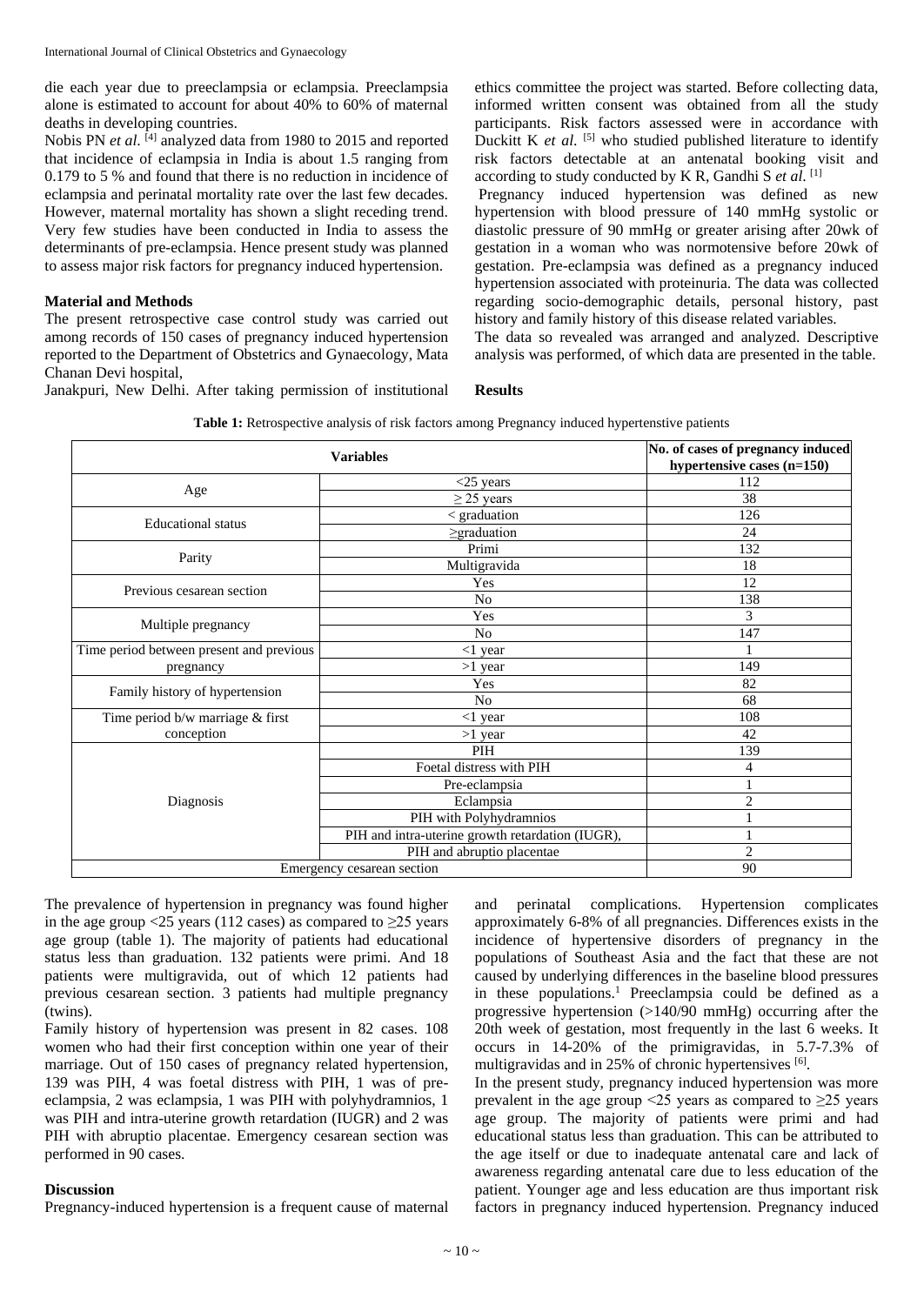hypertension. The first risk factor which was commonly recorded even text book that is primipara.

Even various studies reported similar observation that in first pregnancy, the PIH is most frequently occurring. Prakash J *et al*. <sup>[6]</sup> reported 57% were primigravida in their hospital based study. Leppälahti S. et al. <sup>[7]</sup> assessed obstetric outcomes in teenage pregnancies and reported that inadequate antenatal care may place teenagers at markedly elevated risks of eclampsia, UTI and adverse neonatal outcomes even in a society offering highquality care to all pregnant women.

Increased age of women is an important risk factor due to increased villous reaction leading to pre eclampsia in a woman greater than 30years. However, nulliparity is associated with increased risk of pre - eclampsia and eclampsia by two folds. This is because nulliparity is due to initial trophoblastic invasion and how the mother reacts to it. The failure of the normal invasion of trophoblastic cells leads to maladaptation of the spiral arterioles, which are related to the causation of preeclampsia<sup>[1]</sup>. Silva LM *et al.* <sup>[8]</sup> examined association of maternal educational level with preeclampsia and found that adjusted for the confounding effects of age, gravidity and multiple pregnancy, women with low educational level were more likely to develop preeclampsia than women with high educational level.

Abetew DF *et al.* <sup>[9]</sup> examined associations of age at menarche and menstrual characteristics with the risk of preeclampsia among participants of a pregnancy cohort study. There was a significant inverse association between age at menarche and risk of preeclampsia and the study suggested that prepregnancy weight may modify correlation of long menstrual cycles with risk of preeclampsia. Mehta B et al. [10] reported prevalence of hypertension in pregnancy to be significantly higher in women with period of gestation <20 weeks, previous cesarean section, previous preterm delivery, history of hypertension in previous pregnancy, and history of paternal hypertension. Hernandez-Diaz S. *et al.* <sup>[11]</sup> studied risk of preeclampsia in first and subsequent pregnancies and reported that risk of pre-eclampsia was 4.1% in the first pregnancy and 1.7% in later pregnancies overall. In the present studied cases, maximum cases (93%) were women with first pregnancy. Conde-Agudelo A et al<sup>12</sup> conducted study regarding impact of the impact of interpregnancy interval and reported that interpregnancy intervals less than 6 months and longer than 59 months had significantly increased risks of pre-eclampsia and eclampsia.

The present study found that the pregnancy induced hypertension was more in women who conceived within a year of their marriage. The reason can be assumed that in our country especially in rural areas, girls get married and conceive at an early age, have conservative nature towards husband and inlaws, moreover, conservative behavior towards seeking antenatal care as well as lack of awareness are also responsible for the same. Saxena S. *et al*. [13] studied socio-demographic profile of patients with pregnancy induced hypertension in a tertiary care centre and reported that the incidence of PIH is more common among lower socioeconomic strata of rural primigravida women in early age group during later weeks of gestation. Awareness regarding PIH and availability of easily accessible and affordable health care services to rural population and poor people is important which shall be helpful in reducing the PIH related morbidity and mortality. Duckitt K *et al*. [5] carried out analysis of risk factors for pre-eclampsia and reported that pre-existing diabetes and a pre-pregnancy BMI of  $\geq$  35 almost quadruple the risk; nulliparity, a family history of pre-eclampsia, and twin pregnancy almost triple the risk; and maternal age  $> 40$ , a booking BMI of  $> 35$ , and a systolic blood pressure  $\geq$  130 at booking double the risk. Pre-existing hypertension, renal disease, chronic autoimmune disease, and  $\geq$ 10 years between pregnancies increase the risk.

Other risk factors like family history of hypertension, family history of diabetes mellitus and menstrual cycle history had no association with PIH in present study. But study form Qiu C *et*   $al.$  <sup>[2]</sup> and Tebeu PM  $[14]$  reported the strong association with family history of DM and PIH in their studies. Family history of DM was also found as strong associated risk factor by K R *et al*. [15] and Qiu C *et al*. [2] . Abetew DF *et al*. [9] . Reported the association with longer menstrual cycle with PIH. In present study it was not associated.

# **Conclusion**

The risk factors which present study has identified, they were past history of PIH and vegetarian diet, sociodemographic background, primipara, family history of hypertension, obesity, vascular abnormality and placental abnormality need to explore in larger community based cohort study. Proper antenatal monitoring and time to time hospital visit can help to prevent adverse outcomes of pregnancy induces hypertension. It is important to screen pregnant women for this condition, and if hypertension is present, close and regular monitoring is required.

#### **References**

- 1. Kintiraki E, Papakatsika S, Kotronis G, Goulis DG, Kotsis V. Pregnancy-Induced hypertension. Horm Athens Greece. 2015; 14(2):211-23.
- 2. Qiu C, Williams MA, Leisenring WM, Sorensen TK, Frederick IO, Dempsey JC *et al*. Family history of hypertension and type 2 diabetes in relation to preeclampsia risk. Hypertens Dallas Tex. 1979. 2003; 41(3):408-13.
- 3. Muti M, Tshimanga M, Notion GT, Bangure D, Chonzi P. Prevalence of pregnancy induced hypertension and pregnancy outcomes among women seeking maternity services in Harare, Zimbabwe. BMC Cardiovascular Disorders. 2015; 15:111.
- 4. Nobis PN, Hajong Eclampsia A. In India Through the Decades. Journal of Obstetrics and Gynaecology of India. 2016; 66(Suppl 1):172-176.
- 5. Duckitt K, Harrington D. Risk factors for pre-eclampsia at antenatal booking: systematic review of controlled studies. BMJ : British Medical Journal. 2005; 330(7491):565.
- 6. Prakash J, Pandey LK, Singh AK, Kar B. Hypertension in pregnancy: hospital based study. J Assoc Physicians India. 2006; 54:273-8.
- 7. Leppälahti S, Gissler M, Mentula M, Heikinheimo O. Is teenage pregnancy an obstetric risk in a welfare society? A population-based study in Finland, from 2006-2011. BMJ Open. 2013; 3(8):e003225.
- 8. Silva LM, Coolman M, Steegers EA, Jaddoe VW, Moll HA, Hofman A, *et al*. Low socioeconomic status is a risk factor for preeclampsia: the Generation R Study. J Hypertens. 2008; 26(6):1200-08
- 9. Abetew DF, Enquobahrie DA, Dishi M, Rudra CB, Miller RS, Williams MA. ISRN Obstet Gynecol. Age at menarche, menstrual characteristics, and risk of preeclampsia, 2011; 472083.
- 10. Mehta B, Kumar V, Chawla S, Sachdeva S, Mahopatra D. Hypertension in Pregnancy: A Community-Based Study. Indian Journal of Community Medicine: Official Publication of Indian Association of Preventive & Social Medicine. 2015; 40(4):273-278.